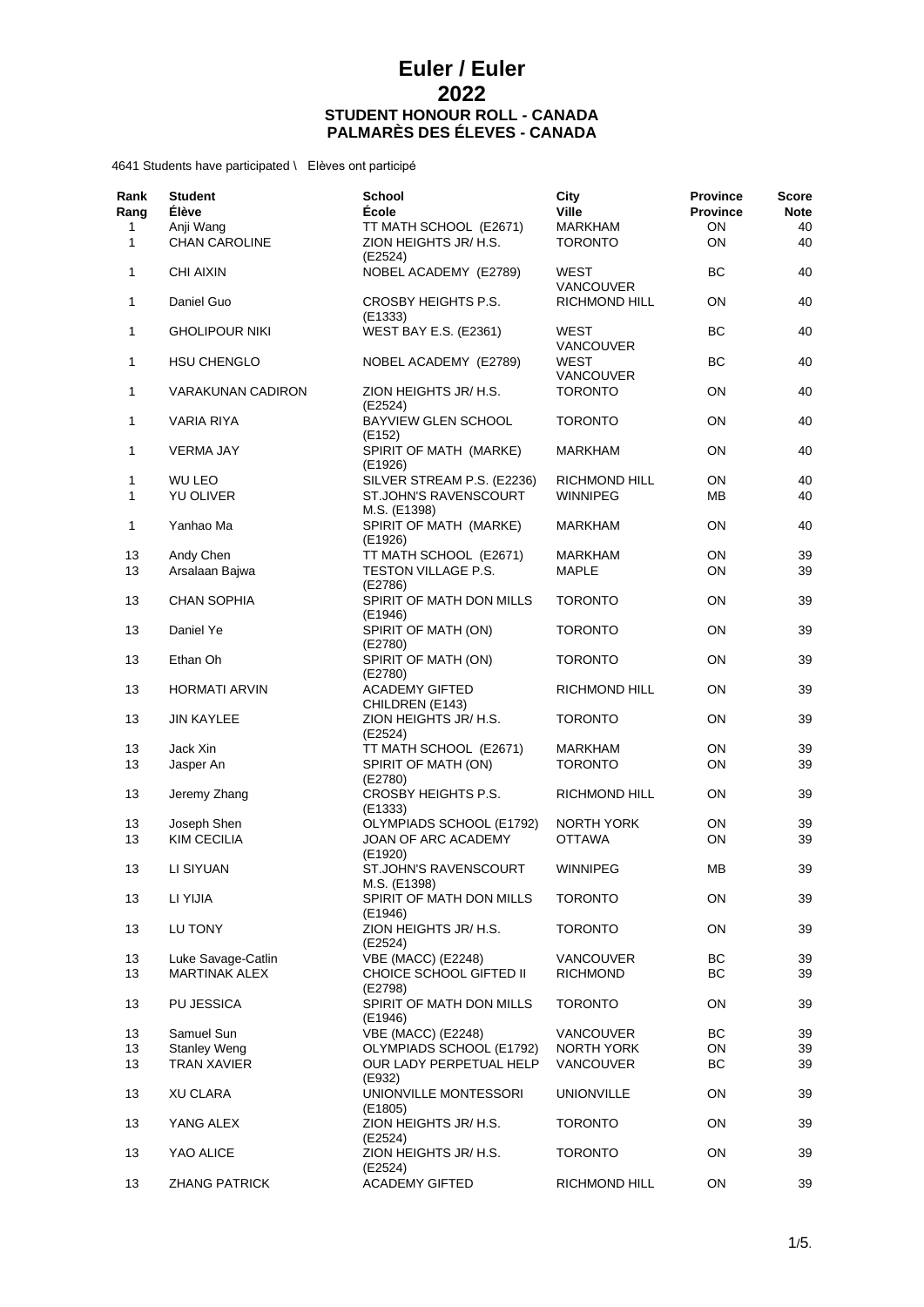| Rank<br>Rang | <b>Student</b><br><b>Élève</b>      | <b>School</b><br>École                        | City<br><b>Ville</b>             | <b>Province</b><br><b>Province</b> | <b>Score</b><br><b>Note</b> |
|--------------|-------------------------------------|-----------------------------------------------|----------------------------------|------------------------------------|-----------------------------|
|              |                                     | CHILDREN (E143)                               |                                  |                                    |                             |
| 38<br>38     | Akshit Erukulla<br>Alexandra Reeves | TT MATH SCHOOL (E2671)<br>SPIRIT OF MATH (ON) | <b>MARKHAM</b><br><b>TORONTO</b> | ON<br>OΝ                           | 38<br>38                    |
| 38           | Alinah Surani                       | (E2780)<br>SPIRIT OF MATH (ON)                | <b>TORONTO</b>                   | OΝ                                 | 38                          |
| 38           | Aulia Shahid                        | (E2780)<br>SPIRIT OF MATH (ON)                | <b>TORONTO</b>                   | ON                                 | 38                          |
| 38           | <b>Billy Bridgeman</b>              | (E2780)<br>TT MATH SCHOOL (E2671)             | MARKHAM                          | OΝ                                 | 38                          |
| 38           | <b>CHENG WENDY</b>                  | ZION HEIGHTS JR/ H.S.<br>(E2524)              | <b>TORONTO</b>                   | OΝ                                 | 38                          |
| 38           | DANISHEVSKY MARK                    | E.S.ETIENNE BRULE (F1834)                     | <b>TORONTO</b>                   | ON                                 | 38                          |
| 38           | Daria Bereznevata                   | SPIRIT OF MATH (BC) (E2814)                   | <b>VANCOUVER</b>                 | BC                                 | 38                          |
| 38           | Dora Li                             | TT MATH SCHOOL (E2671)                        | MARKHAM                          | ON                                 | 38                          |
| 38           | FILA KRYSTIA N                      | <b>ACADEMIE STE-CECILE</b><br>(E142)          | <b>WINDSOR</b>                   | ON                                 | 38                          |
| 38           | <b>HOU RYKER</b>                    | <b>WEST BAY E.S. (E2361)</b>                  | WEST<br>VANCOUVER                | BС                                 | 38                          |
| 38           | <b>HUANG MINHAO</b>                 | SACRED HEART ELEM.<br>(E946)                  | <b>DELTA</b>                     | <b>BC</b>                          | 38                          |
| 38           | Hongyi Sun                          | TT MATH SCHOOL (E2671)                        | MARKHAM                          | ON                                 | 38                          |
| 38           | Jade Valentine                      | SPIRIT OF MATH (ON)<br>(E2780)                | <b>TORONTO</b>                   | ON                                 | 38                          |
| 38           | LU CRYSTINE                         | ZION HEIGHTS JR/ H.S.<br>(E2524)              | <b>TORONTO</b>                   | ON                                 | 38                          |
| 38           | Nathan Wang                         | OLYMPIADS SCHOOL (E1792)                      | <b>NORTH YORK</b>                | ΟN                                 | 38                          |
| 38           | <b>RASTOGI ANIKA</b>                | SPIRIT OF MATH (OAKV)<br>(E2673)              | <b>MISSISSAUGA</b>               | ON                                 | 38                          |
| 38           | Ryan Sharma                         | OLYMPIADS SCHOOL (E1792)                      | NORTH YORK                       | ON                                 | 38                          |
| 38           | Ryan Xin                            | <b>VBE (MACC) (E2248)</b>                     | <b>VANCOUVER</b>                 | ВC                                 | 38                          |
| 38           | SHANDILYA ABHIJAY                   | UNIONVILLE MONTESSORI                         | <b>UNIONVILLE</b>                | ON                                 | 38                          |
| 38           | Sophie Wang                         | (E1805)<br>CROSBY HEIGHTS P.S.                | RICHMOND HILL                    | ON                                 | 38                          |
|              |                                     | (E1333)                                       |                                  |                                    |                             |
| 38           | TAM BRADEN                          | UNIONVILLE MONTESSORI<br>(E1805)              | <b>UNIONVILLE</b>                | ON                                 | 38                          |
| 38           | <b>TRAN GABRIEL</b>                 | OUR LADY PERPETUAL HELP<br>(E932)             | VANCOUVER                        | BС                                 | 38                          |
| 38           | <b>VYAS VED</b>                     | LUCILLE TEASDALE (F2633)                      | <b>BROSSARD</b>                  | QC                                 | 38                          |
| 38           | YEUNG KODY                          | <b>TORONTO MONTESSORI</b><br>(E436)           | RICHMOND HILL                    | ON                                 | 38                          |
| 38           | <b>ZHANG LOUISA</b>                 | <b>BAYVIEW GLEN SCHOOL</b><br>(E152)          | <b>TORONTO</b>                   | ON                                 | 38                          |
| 38           | Zafira Visram                       | SPIRIT OF MATH (ON)<br>(E2780)                | <b>TORONTO</b>                   | ON                                 | 38                          |
| 65           | Abigail Yuen                        | SPIRIT OF MATH (ON)<br>(E2780)                | <b>TORONTO</b>                   | ON                                 | 37                          |
| 65           | Alessandra Piantino                 | SAINTE-MARG-BOURGEOYS<br>(F1863)              | CALGARY                          | AB                                 | 37                          |
| 65           | Anneaka Zhou                        | OLYMPIADS SCHOOL (E1792)                      | NORTH YORK                       | ON                                 | 37                          |
| 65           | <b>BARSAN SEBASTIAN</b>             | SPIRIT OF MATH (MISSW)<br>(E1799)             | <b>MISSISSAUGA</b>               | ON                                 | 37                          |
| 65           | <b>Batu Demir</b>                   | TT MATH SCHOOL (E2671)                        | <b>MARKHAM</b>                   | ON                                 | 37                          |
| 65           | Carolyn Ma                          | OLYMPIADS SCHOOL (E1792)                      | <b>NORTH YORK</b>                | ON                                 | 37                          |
| 65           | Catherine Luo                       | MATHROVER (E2775)                             | <b>MISSISSAUGA</b>               | ON                                 | 37                          |
| 65           | <b>GUPTA AVIKA</b>                  | SPIRIT OF MATH (OAKV)<br>(E2673)              | <b>MISSISSAUGA</b>               | ON                                 | 37                          |
| 65           | <b>HUANG DAVID</b>                  | ZION HEIGHTS JR/ H.S.<br>(E2524)              | <b>TORONTO</b>                   | ON                                 | 37                          |
| 65           | Hugo Gu                             | SPIRIT OF MATH (BC) (E2814)                   | VANCOUVER                        | ВC                                 | 37                          |
| 65           | <b>JIN HELENA</b>                   | ZION HEIGHTS JR/ H.S.                         | <b>TORONTO</b>                   | ON                                 | 37                          |
|              |                                     | (E2524)                                       |                                  |                                    |                             |
| 65<br>65     | Jenna Bae                           | OLYMPIADS SCHOOL (E1792)                      | NORTH YORK                       | ON<br>ON                           | 37<br>37                    |
|              | Jianing Xu                          | OLYMPIADS SCHOOL (E1792)                      | NORTH YORK                       |                                    |                             |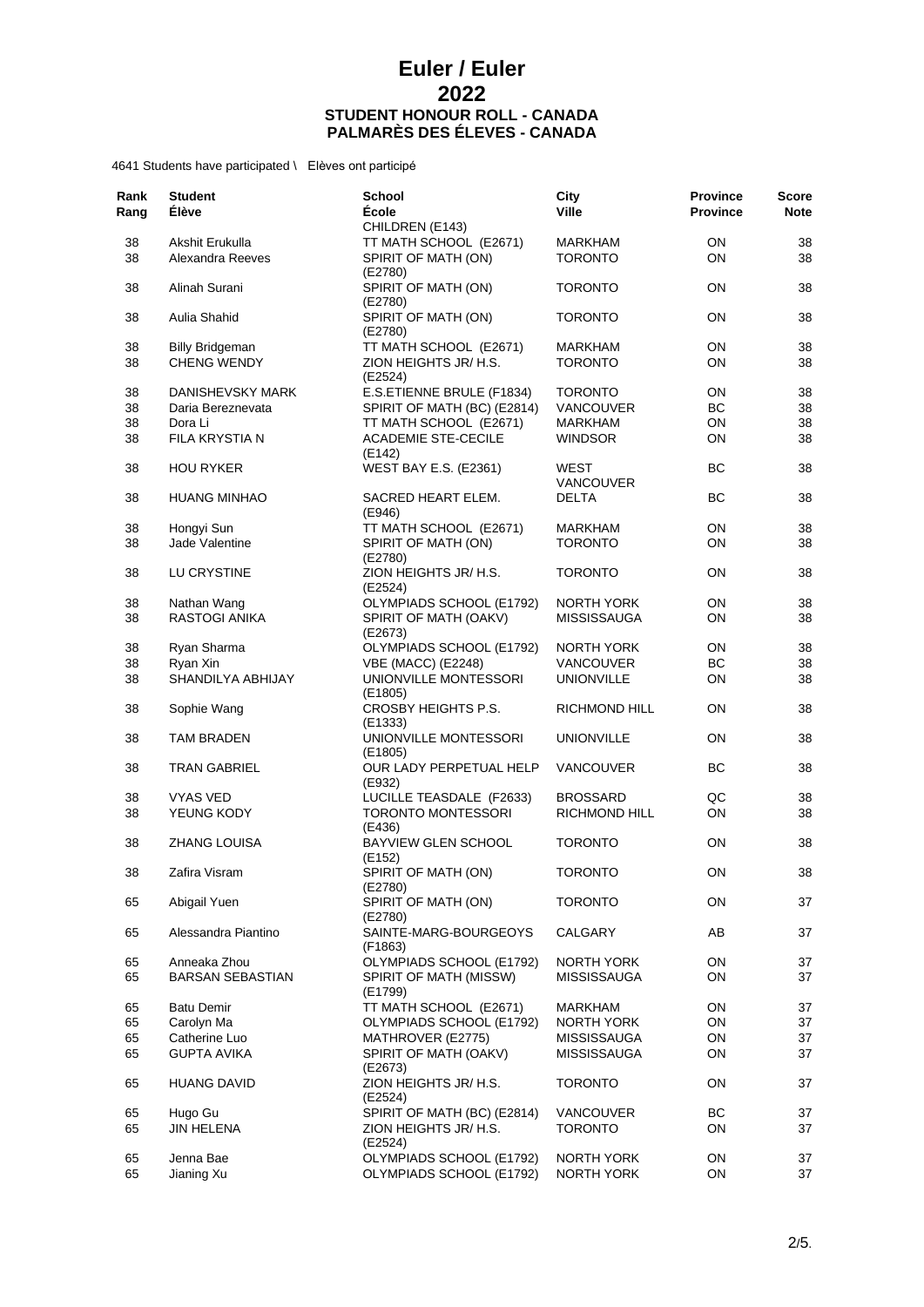| Rank<br>Rang | <b>Student</b><br>Élève | <b>School</b><br>École                       | City<br><b>Ville</b> | <b>Province</b><br><b>Province</b> | Score<br><b>Note</b> |
|--------------|-------------------------|----------------------------------------------|----------------------|------------------------------------|----------------------|
| 65           | Johnathan Han           | TT MATH SCHOOL (E2671)                       | <b>MARKHAM</b>       | ON                                 | 37                   |
| 65           | Jonathan Sun            | TT MATH SCHOOL (E2671)                       | MARKHAM              | ON                                 | 37                   |
| 65           | Jonathan Yu             | GLEN SHIELDS P.S. (E253)                     |                      | ON                                 | 37                   |
|              |                         |                                              | CONCORD              |                                    |                      |
| 65           | Joshua Wang             | SPIRIT OF MATH (ON)<br>(E2780)               | <b>TORONTO</b>       | ON                                 | 37                   |
| 65           | KULKARNI ARJUN          | FERN HILL SCHOOL (E193)                      | <b>OAKVILLE</b>      | ON                                 | 37                   |
| 65           | <b>LAI ANDREW</b>       | ZION HEIGHTS JR/ H.S.                        | <b>TORONTO</b>       | ON                                 | 37                   |
| 65           | LI CHENXI               | (E2524)<br><b>ACADEMY GIFTED</b>             | RICHMOND HILL        | ON                                 | 37                   |
| 65           | LIANG CHELSEA           | CHILDREN (E143)<br>KITCHENER-WATERLOO B.S.   | WATERLOO             | ON                                 | 37                   |
| 65           | LO RAFAEL               | (E2320)<br>OUR LADY PERPETUAL HELP           | VANCOUVER            | BC                                 | 37                   |
|              |                         | (E932)                                       |                      |                                    |                      |
| 65           | Leo Song                | TT MATH SCHOOL (E2671)                       | MARKHAM              | ON                                 | 37                   |
| 65           | Lucas Ding              | TT MATH SCHOOL (E2671)                       | MARKHAM              | ON                                 | 37                   |
| 65           | MAC CHLOE               | UNIONVILLE MONTESSORI<br>(E1805)             | <b>UNIONVILLE</b>    | ON                                 | 37                   |
| 65           | Murray Liu              | MATHROVER (E2775)                            | <b>MISSISSAUGA</b>   | ON                                 | 37                   |
| 65           | NAHAL JORA SINGH        | DUFFERIN E.S. (E2457)                        | KAMLOOPS             | BС                                 | 37                   |
| 65           | TARIQ AYAAN             | <b>ST.JOHN'S RAVENSCOURT</b><br>M.S. (E1398) | <b>WINNIPEG</b>      | MB                                 | 37                   |
| 65           | <b>XU ALEX</b>          | TOWN CTR MONTESSORI<br>(E497)                | <b>MARKHAM</b>       | OΝ                                 | 37                   |
| 65           | <b>ZHANG TONY</b>       | <b>FOUNTAIN SACRED HEART</b><br>(E2165)      | <b>HALIFAX</b>       | NS.                                | 37                   |
| 95           | Abhiraj Singh           | TT MATH SCHOOL (E2671)                       | MARKHAM              | ON                                 | 36                   |
| 95           | Alex Miao               | CROSBY HEIGHTS P.S.<br>(E1333)               | RICHMOND HILL        | ON                                 | 36                   |
| 95           | Anita Li                | <b>VBE (MACC) (E2248)</b>                    | VANCOUVER            | BС                                 | 36                   |
| 95           | Aryanna Gangani         | SPIRIT OF MATH (ON)                          | <b>TORONTO</b>       | ON                                 | 36                   |
|              |                         | (E2780)                                      |                      |                                    |                      |
| 95           | Austin Liu              | TT MATH SCHOOL (E2671)                       | MARKHAM              | ON                                 | 36                   |
| 95           | <b>BURLACU DEEA</b>     | SPIRIT OF MATH VAUGHAN                       | <b>MARKHAM</b>       | ON                                 | 36                   |
|              |                         | (E2578)                                      |                      |                                    |                      |
| 95           | Benjamin Wang           | CROSBY HEIGHTS P.S.<br>(E1333)               | RICHMOND HILL        | ON                                 | 36                   |
| 95           | <b>CHEN FION</b>        | ZION HEIGHTS JR/ H.S.<br>(E2524)             | <b>TORONTO</b>       | ON                                 | 36                   |
| 95           | Chloe Chan              | <b>VBE (MACC) (E2248)</b>                    | <b>VANCOUVER</b>     | BС                                 | 36                   |
| 95           | <b>DAUNT MALIN</b>      | UNIONVILLE MONTESSORI<br>(E1805)             | <b>UNIONVILLE</b>    | ON                                 | 36                   |
| 95           | <b>DUCHESNE SAMUEL</b>  | ACAD. STE-THERESE (B2762)                    | <b>ST-THERESE</b>    | QC                                 | 36                   |
| 95           | Dhruv Jain-Rastogi      | SPIRIT OF MATH (ON)<br>(E2780)               | <b>TORONTO</b>       | ON                                 | 36                   |
| 95           | <b>FARHAT ZAYN</b>      | <b>ACADEMIE STE-CECILE</b><br>(E142)         | <b>WINDSOR</b>       | ΟN                                 | 36                   |
| 95           | Feifan Wang             | CANADA CVC SERVICES<br>(E2778)               | <b>SURREY</b>        | BС                                 | 36                   |
| 95           | Freddie Zhang           | <b>VBE (MACC) (E2248)</b>                    | <b>VANCOUVER</b>     | BС                                 | 36                   |
| 95           | <b>GAUR AMISHA</b>      | DIAMOND SCHOOL (E2792)                       | <b>SURREY</b>        | ВC                                 | 36                   |
| 95           | <b>HAY EVAN</b>         | ST.JOHN'S RAVENSCOURT<br>M.S. (E1398)        | <b>WINNIPEG</b>      | ΜВ                                 | 36                   |
| 95           | <b>HUCAL FILIP</b>      | TOMKEN ROAD M.S. (E1648)                     | <b>MISSISSAUGA</b>   | ON                                 | 36                   |
| 95           | Jinru Xie               | TT MATH SCHOOL (E2671)                       | MARKHAM              | ON                                 | 36                   |
| 95           | Joshua Yu               | GLEN SHIELDS P.S. (E253)                     | <b>CONCORD</b>       | ON                                 | 36                   |
| 95           | Kirollos Wasef          | SPIRIT OF MATH (ON)                          | <b>TORONTO</b>       | ON                                 | 36                   |
| 95           | <b>LEVIN VALERIE</b>    | (E2780)<br>SPIRIT OF MATH (BURL)<br>(E2677)  | <b>BURLINGTON</b>    | ON                                 | 36                   |
| 95           | LI STUART               | NORTHMOUNT SCHOOL<br>(E2447)                 | <b>TORONTO</b>       | ON                                 | 36                   |
| 95           | LIN JERRY               | SILVER STREAM P.S. (E2236)                   | RICHMOND HILL        | ON                                 | 36                   |
| 95           | LIU ELLIOT              | SILVER STREAM P.S. (E2236)                   | RICHMOND HILL        | ON                                 | 36                   |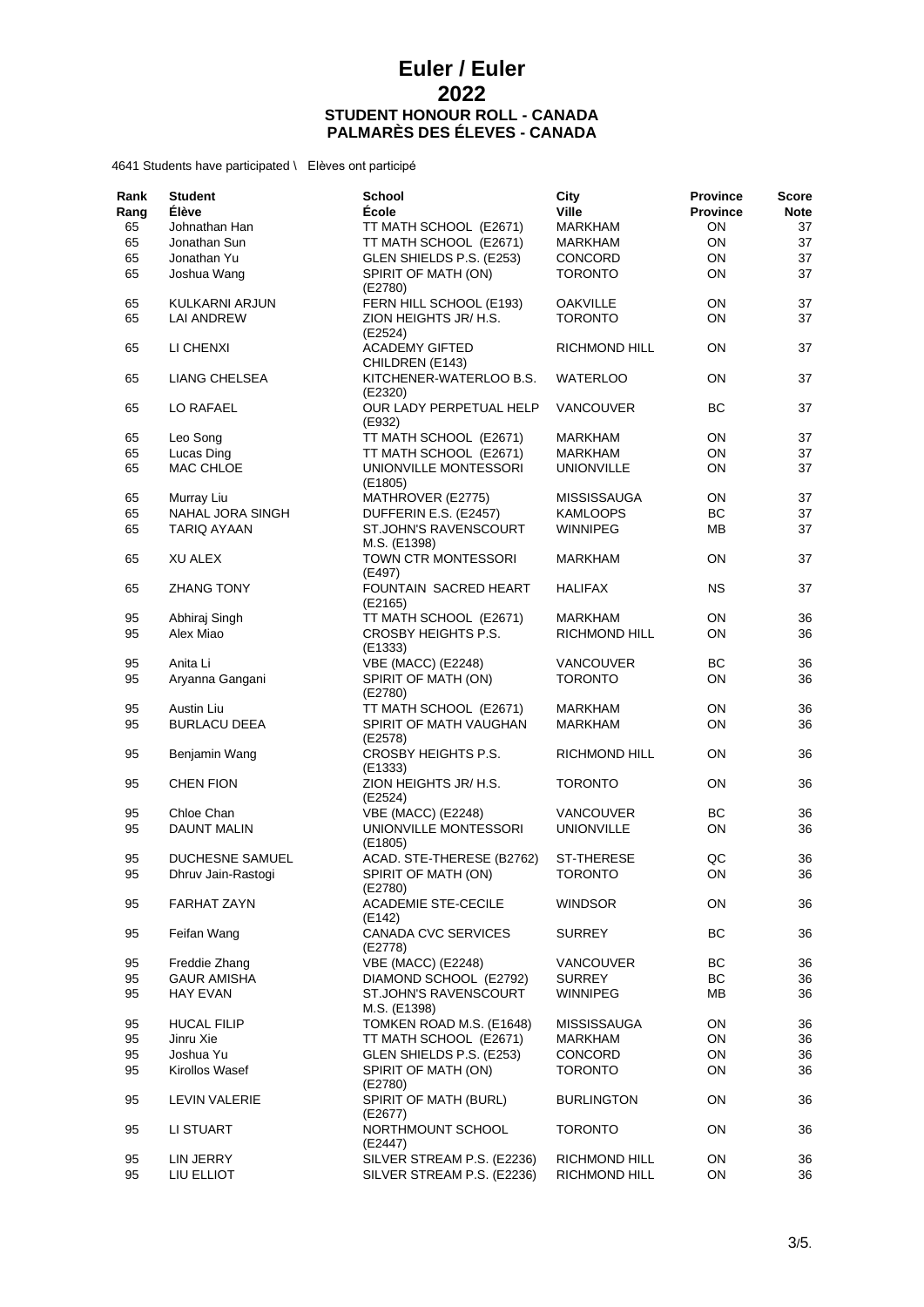| Rank<br>Rang | <b>Student</b><br><b>Élève</b> | <b>School</b><br>École                    | City<br><b>Ville</b> | <b>Province</b><br><b>Province</b> | Score<br><b>Note</b> |
|--------------|--------------------------------|-------------------------------------------|----------------------|------------------------------------|----------------------|
| 95           | Leo Nian                       | OLYMPIADS SCHOOL (E1792)                  | <b>NORTH YORK</b>    | ON                                 | 36                   |
| 95           | NIKOO SAHAND                   | KITCHENER-WATERLOO B.S.<br>(E2320)        | <b>WATERLOO</b>      | ON                                 | 36                   |
| 95           | Neil Ketkar                    | SPIRIT OF MATH (MARKE)<br>(E1926)         | <b>MARKHAM</b>       | <b>ON</b>                          | 36                   |
| 95           | Nicholas Ferreira              | SPIRIT OF MATH (ON)<br>(E2780)            | <b>TORONTO</b>       | ON                                 | 36                   |
| 95           | Nina Zhu                       | GLEN SHIELDS P.S. (E253)                  | <b>CONCORD</b>       | ON                                 | 36                   |
| 95           | Pengda Chen                    | SPIRIT OF MATH FORT GARY<br>(E2813)       | <b>WINNIPEG</b>      | MВ                                 | 36                   |
| 95           | <b>SANTOS NOAH</b>             | TOWN CTR MONTESSORI<br>(E497)             | <b>MARKHAM</b>       | <b>ON</b>                          | 36                   |
| 95           | SH EN SALLY                    | ZION HEIGHTS JR/ H.S.<br>(E2524)          | <b>TORONTO</b>       | <b>ON</b>                          | 36                   |
| 95           | <b>STAKOUN NICHOLAS</b>        | SPIRIT OF MATH DON MILLS<br>(E1946)       | <b>TORONTO</b>       | ON                                 | 36                   |
| 95           | Sean Li                        | GLEN SHIELDS P.S. (E253)                  | CONCORD              | ON                                 | 36                   |
| 95           | Steven Cao                     | MATHROVER (E2775)                         | <b>MISSISSAUGA</b>   | ON                                 | 36                   |
| 95           | UMA R HUSSAIN                  | OLIVE GROVE SCHOOL<br>(E2003)             | <b>MISSISSAUGA</b>   | ON                                 | 36                   |
| 95           | Vedha Vishal Panchal           | SPIRIT OF MATH (BRAM)<br>(E1800)          | <b>MISSISSAUGA</b>   | ON                                 | 36                   |
| 95           | <b>WANG ZOE</b>                | ZION HEIGHTS JR/ H.S.<br>(E2524)          | <b>TORONTO</b>       | ON                                 | 36                   |
| 95           | Yuanjun Shen                   | TT MATH SCHOOL (E2671)                    | MARKHAM              | ON                                 | 36                   |
| 95           | <b>ZENG ETHAN</b>              | ZION HEIGHTS JR/ H.S.<br>(E2524)          | <b>TORONTO</b>       | ON                                 | 36                   |
| 95           | ZHU DANIEL                     | ZION HEIGHTS JR/ H.S.<br>(E2524)          | <b>TORONTO</b>       | ON                                 | 36                   |
| 95           | Zizhou Feng                    | OLYMPIADS SCHOOL (E1792)                  | <b>NORTH YORK</b>    | ON                                 | 36                   |
| 138          | Alex Li                        | OLYMPIADS SCHOOL (E1792)                  | <b>NORTH YORK</b>    | ON                                 | 35                   |
| 138          | Alexander Dai                  | CROSBY HEIGHTS P.S.<br>(E1333)            | RICHMOND HILL        | ON                                 | 35                   |
| 138          | <b>Ashley Gock</b>             | CROSBY HEIGHTS P.S.<br>(E1333)            | RICHMOND HILL        | <b>ON</b>                          | 35                   |
| 138          | BOOPATHIRAJ ADHARSH            | HIGHLAND M.S. (E2602)                     | <b>NORT YORK</b>     | ON                                 | 35                   |
| 138          | <b>CHEAH BRYAN</b>             | TOWN CTR MONTESSORI<br>(E497)             | <b>MARKHAM</b>       | ON                                 | 35                   |
| 138          | <b>CHENG KRISTEN</b>           | SILVER STREAM P.S. (E2236)                | RICHMOND HILL        | ON                                 | 35                   |
| 138          | CHUNG SCARLETT                 | UNIONVILLE MONTESSORI<br>(E1805)          | <b>UNIONVILLE</b>    | <b>ON</b>                          | 35                   |
| 138          | <b>Charlotte Chen</b>          | CROSBY HEIGHTS P.S.<br>(E1333)            | <b>RICHMOND HILL</b> | ON                                 | 35                   |
| 138          | David Yang                     | OLYMPIADS SCHOOL (E1792)                  | <b>NORTH YORK</b>    | ON                                 | 35                   |
| 138          | EDWARDS STEFANO                | BAYVIEW GLEN SCHOOL<br>(E152)             | TORONTO              | ON                                 | 35                   |
| 138          | <b>GAO JUSTIN</b>              | ZION HEIGHTS JR/ H.S.<br>(E2524)          | <b>TORONTO</b>       | ON                                 | 35                   |
| 138          | <b>GUO RIVER</b>               | <b>ACADEMY GIFTED</b><br>CHILDREN (E143)  | RICHMOND HILL        | ON                                 | 35                   |
| 138          | HU TIMSON                      | SILVER STREAM P.S. (E2236)                | RICHMOND HILL        | ON                                 | 35                   |
| 138          | <b>JOHNSON WILLIAM</b>         | SPIRIT OF MATH (BURL)<br>(E2677)          | <b>BURLINGTON</b>    | ON                                 | 35                   |
| 138          | Justin Liu                     | <b>VBE (MACC) (E2248)</b>                 | <b>VANCOUVER</b>     | BC.                                | 35                   |
| 138          | KO COSMO                       | ZION HEIGHTS JR/ H.S.<br>(E2524)          | <b>TORONTO</b>       | ON                                 | 35                   |
| 138          | LI GORDON                      | <b>TOMKEN ROAD</b><br>SCIENCETECH (E1804) | <b>MISSISSAUGA</b>   | ON                                 | 35                   |
| 138          | LI KADEN                       | TOWN CTR MONTESSORI<br>(E497)             | <b>MARKHAM</b>       | ON                                 | 35                   |
| 138          | <b>LIN CASEY</b>               | <b>COLLEGE BEAUBOIS (SEC)</b><br>(F2098)  | <b>PIERREFONDS</b>   | QC                                 | 35                   |
| 138          | LIN ETHAN                      | ZION HEIGHTS JR/ H.S.<br>(E2524)          | <b>TORONTO</b>       | ON                                 | 35                   |
| 138          | LIU JASON                      | ZION HEIGHTS JR/ H.S.                     | <b>TORONTO</b>       | ON                                 | 35                   |